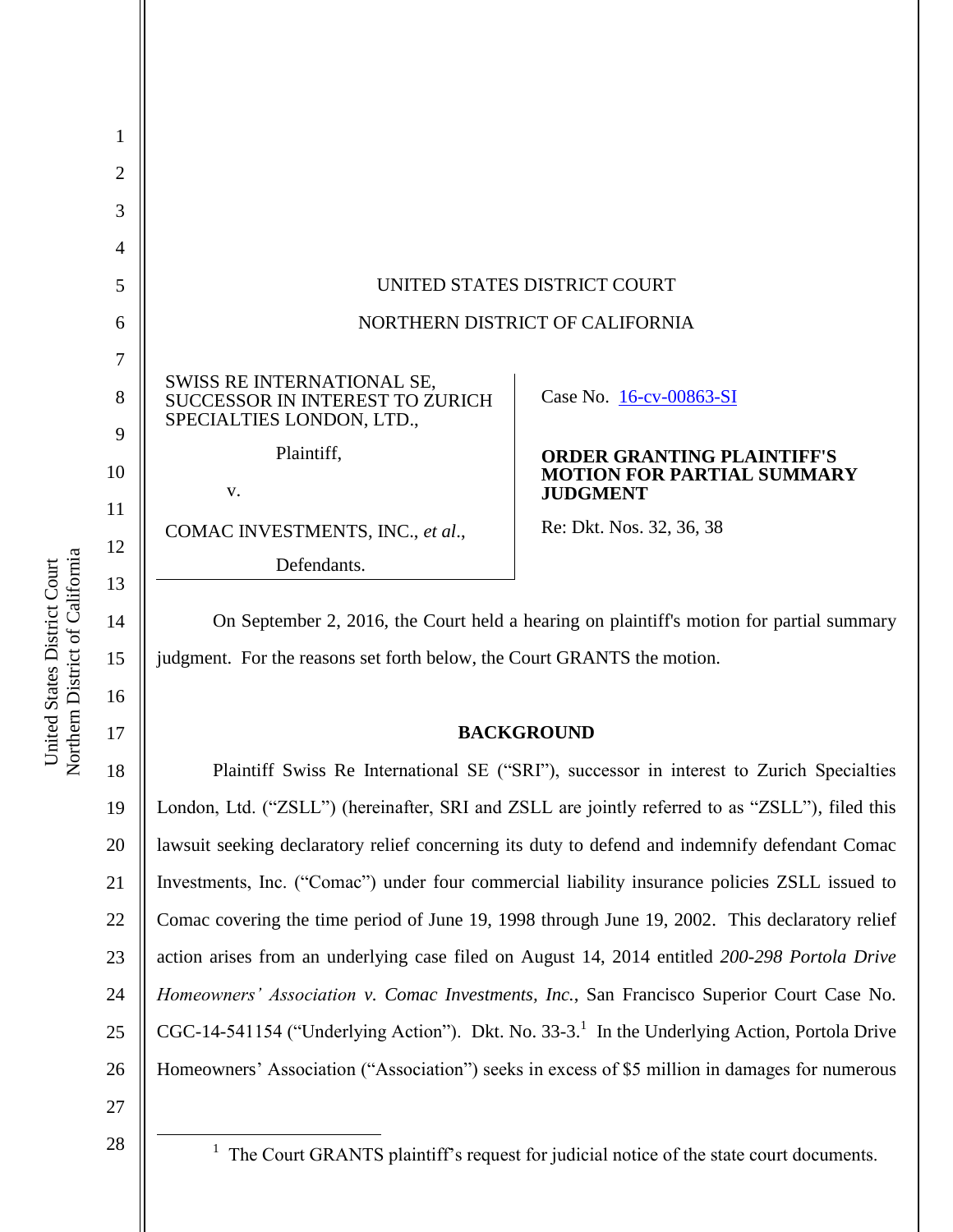2

3

4

5

6

7

8

9

10

11

12

13

14

15

construction defects at a development of 23 units and 7 townhomes (the "subject premises"). The alleged construction defects include reverse sloped decks, negative sloping of wall caps, open roof eaves, and lack of sealant on lag bolts. Dkt. No. 33-6 at ¶¶ 30, 37, 42, 47, 101. The Association alleges that these construction defects have resulted in significant water damage and flooding to the subject premises. *Id*. Construction of the subject premises was completed in 1996. *Id*. at ¶ 28.

Pursuant to California Code of Civil Procedure § 337.15, latent construction defect claims are subject to a ten-year statute of repose, which commences upon substantial completion of the construction. Cal. Code Civ. Proc. § 337.15. The statute of repose is not subject to equitable tolling. *See Lantzy v. Centex Homes*, 31 Cal. 4th 363, 367 (2003). The only exception to the statute of repose is provided in subsection (f), which allows for "actions based on willful misconduct or fraudulent concealment" after the ten years have run. To avoid the ten-year statute of repose, the Association's first amended complaint in the Underlying Action alleges, *inter alia*, that the construction defects "would have been observable by any knowledgeable contractor or supervisor, [and that] any contractor who chose not to remedy them would be doing so with actual or constructive knowledge that injury was a probable result." Dkt. No. 33-6 at ¶¶ 53, 55.

16 17 18 19 20 21 22 23 24 25 26 In the Underlying Action, ZSLL is representing Comac subject to a complete reservation of rights. ZSLL reserved the right to assert that the terms of the insurance policies were not met, and that the Underlying Action was subject to the "expected or intended injury" policy exclusion and/or Cal. Ins. Code § 533, which precludes insurer liability for willful acts of insureds. ZSLL also reserved the right to file this action for declaratory relief and/or seek reimbursement of expenditures in the defense of the Underlying Action. The defendants in this case are Comac, the general contractor and/or developer for the subject premises; the Association; and Sirius America Insurance Company ("Sirius"), successor in interest to Mutual Service Casualty Insurance Company ("MSCI"), which also issued commercial liability insurance policies to Comac. Dkt. No. 1 at ¶¶ 4, 13. Sirius filed a Notice of Non-Opposition to ZSLL's Motion for Partial Summary Judgment. Dkt. No. 35. Comac filed a Notice of Joinder in the Association's Opposition. Dkt.

28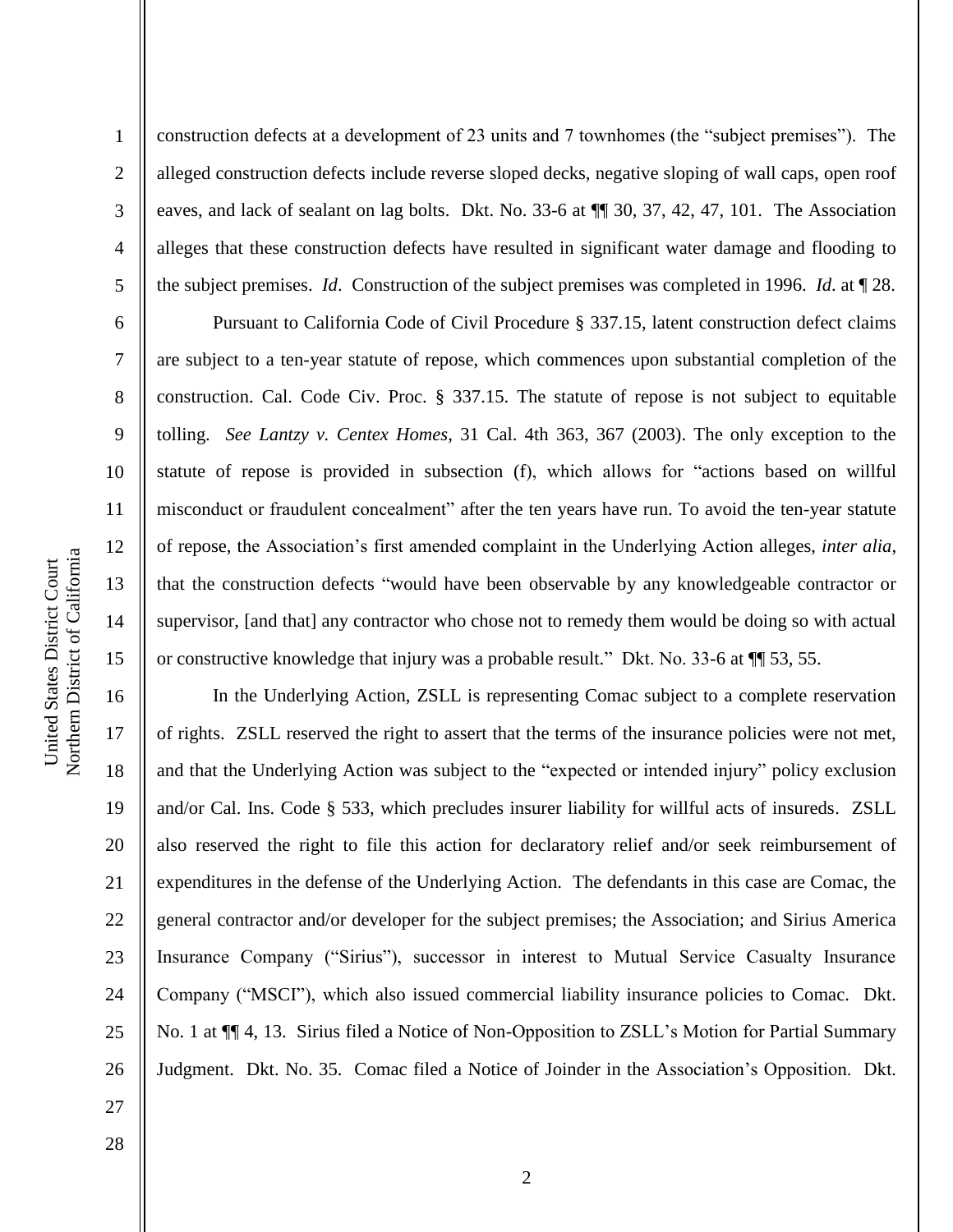2

3

4

5

6

7

8

9

10

11

12

13

14

15

16

17

18

19

20

21

22

23

No.  $37<sup>2</sup>$ 

ZSLL's complaint alleges the following causes of action: (1) declaratory relief that ZSLL does not have, and never did have, a duty to defend Comac in the Underlying Action as a matter of law; (2) declaratory relief that ZSLL does not have a duty to indemnify Comac in the Underlying Action as a matter of law; (3) reimbursement for fees and costs ZSLL has incurred to defend Comac for non-covered claims; (4) equitable contribution from Sirius in the event this Court determines ZSLL has an obligation to defend and/or indemnify Comac in the Underlying Action; (5) equitable subrogation from Sirius in the event this Court determines ZSLL has an obligation to defend and/or indemnify Comac in the Underlying Action; and (6) declaratory relief that Sirius is obligated to defend and indemnify Comac equally with ZSLL. Dkt. No. 1 at ¶¶ 39-72.

# **I. Terms of the Policy**

The policy's liability insuring clause for property damage provides as follows:

a. We will pay those sums that the insured becomes legally obligated to pay as damages because of "bodily injury" or "property damage" to which this insurance applies. We will have the right and duty to defend the insured against any "suit" seeking those damages. However, we will have no duty to defend the insured against any "suit" seeking damages for "bodily injury" or "property damage" to which this insurance does not apply. We may, at our discretion, investigate any "occurrence" and settle any claim or "suit" that may result. But:

> (1) The amount we will pay for damages is limited as described in LIMITS OF INSURANCE (SECTION III); and

> (2) Our right and duty to defend end when we have used up the applicable limit of insurance in the payment of judgments or settlements under Coverages A or B or medical expenses under Coverage C.

No other obligation or liability to pay sums or perform acts or services is covered unless explicitly provided for under SUPPLEMENTARY PAYMENTS – COVERAGES A AND B.

24

 $\overline{a}$ 

25 26 27 28 2 ZSLL asserts that in the related case *Sirius America Ins. Co. v. Comac*, 3:15-cv-03462 SI, Sirius and Comac disputed whether Sirius had a duty to defend and/or indemnify Comac in the same Underlying Action under a "nearly identical" policy that MCSI had issued to Comac. The Association was not a party to that case. In response to a motion for summary judgment in the *Sirius* action, the parties reached a settlement and Comac stipulated there was no coverage under the policies and Comac acknowledged Sirius never had a duty to defend or indemnify Comac in the Underlying Action. Dkt. Nos. 31, 32 in 3:15-cv-03462 SI.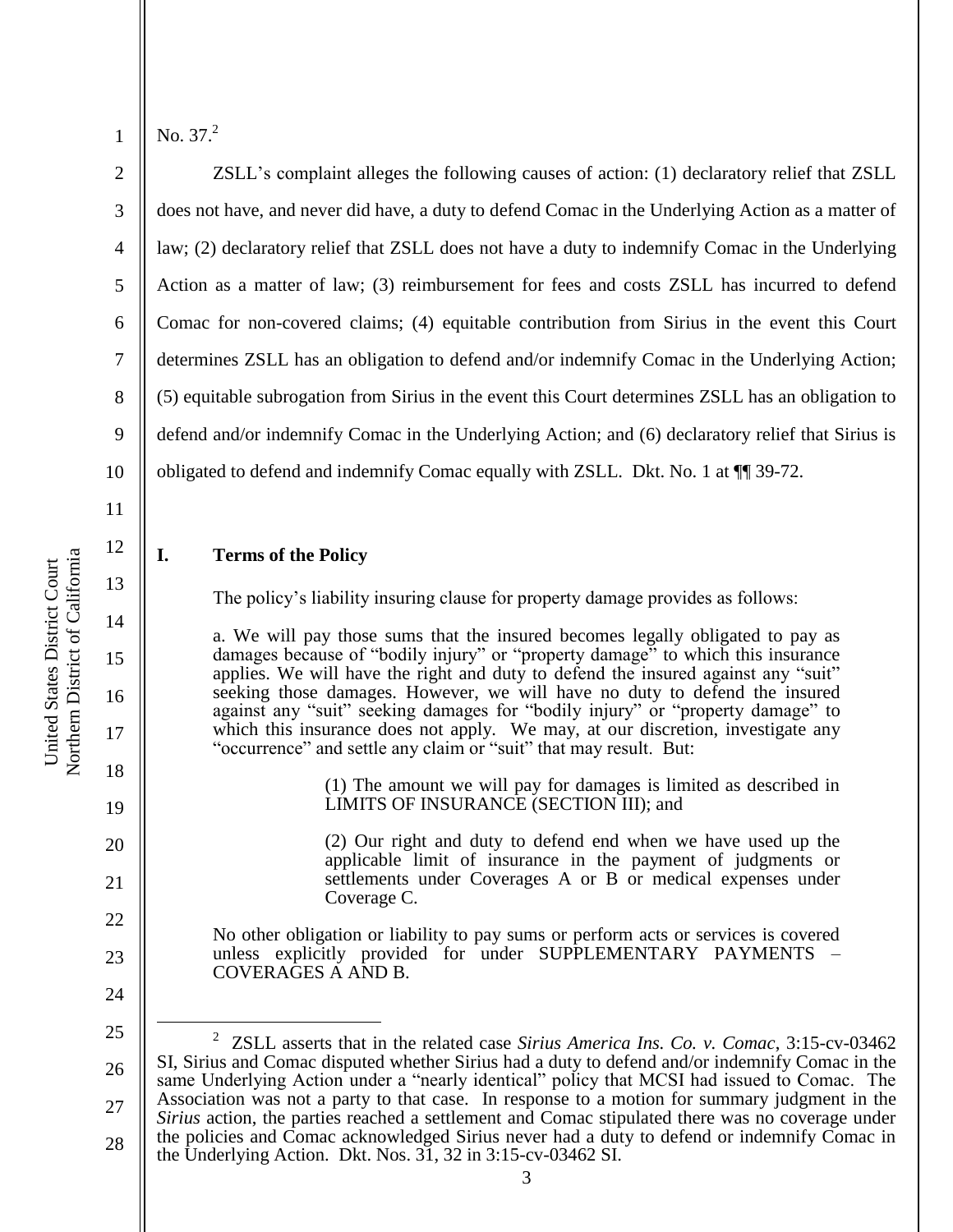| 1              | b. This insurance applies to "bodily injury" and "property damage" only if:                                                                                                       |
|----------------|-----------------------------------------------------------------------------------------------------------------------------------------------------------------------------------|
| $\overline{2}$ | (1) The "bodily injury" or "property damage" is caused by an<br>"occurrence" that takes place in the "coverage territory"; and                                                    |
| 3              | (2) The "bodily injury" or "property damage" occurs during the<br>policy period.                                                                                                  |
| $\overline{4}$ | c. Damages because of "bodily injury" include damages claimed by any person or                                                                                                    |
| 5              | organization for care, loss of services or death resulting at any time from the<br>"bodily injury".                                                                               |
| 6              | Dkt. No. 33-7 at 8. The word "occurrence" is defined in Section V as follows:                                                                                                     |
| $\overline{7}$ |                                                                                                                                                                                   |
| 8              | 12. "Occurrence" means an accident, including continuous or repeated exposure to<br>substantially the same general harmful conditions.                                            |
| 9              | <i>Id.</i> at 19. The "expected or intended injury" exclusion in Coverage A, which covers bodily injury                                                                           |
| 10             | and property damages liability, states in relevant part:                                                                                                                          |
| 11             |                                                                                                                                                                                   |
| 12             | 2. Exclusions                                                                                                                                                                     |
| 13             | This insurance does not apply to:                                                                                                                                                 |
| 14             | a. Expected or Intended Injury                                                                                                                                                    |
| 15             | "Bodily injury" or "property damage" expected or intended from the<br>standpoint of the insured. This exclusion does not apply to "bodily                                         |
| 16             | injury" resulting from the use of reasonable force to protect persons                                                                                                             |
| 17             | or property. <i>Id.</i> at 8                                                                                                                                                      |
| 18             | П.<br><b>The Underlying Action</b>                                                                                                                                                |
| 19             | On August 14, 2014, the Association filed the Underlying Action against Comac in San                                                                                              |
| 20             | Francisco County Superior Court, alleging Comac's responsibility for construction defects at the                                                                                  |
| 21             | subject premises. On August 25, 2015, the Association filed its First Amended Complaint. In the                                                                                   |
| 22             | First Amended Complaint, the Association alleges that Comac's Responsible Managing Officer                                                                                        |
| 23             | ("RMO"), Brian Gerard McEvoy, observed defective workmanship of the subcontractors working                                                                                        |
| 24             | on the subject premises, but did not correct the defects in order to not incur additional costs. Dkt.                                                                             |
| 25             | No. 33-6 at $\P$ 33-55. Among the Association's allegations are:                                                                                                                  |
| 26             | 33. BRIAN GERARD MCEVOY observed the reverse slope of the joists and                                                                                                              |
| 27             | substrate in discharge of his responsibilities to exercise direct supervision and<br>control pursuant to <i>California Business</i> & <i>Professions Code</i> § 7068.1 as Qualify |
| 28             | Partner of the General Contractor, JBM&K and RMO of the builder, COMAC.                                                                                                           |

United States District Court<br>Northern District of California Northern District of California United States District Court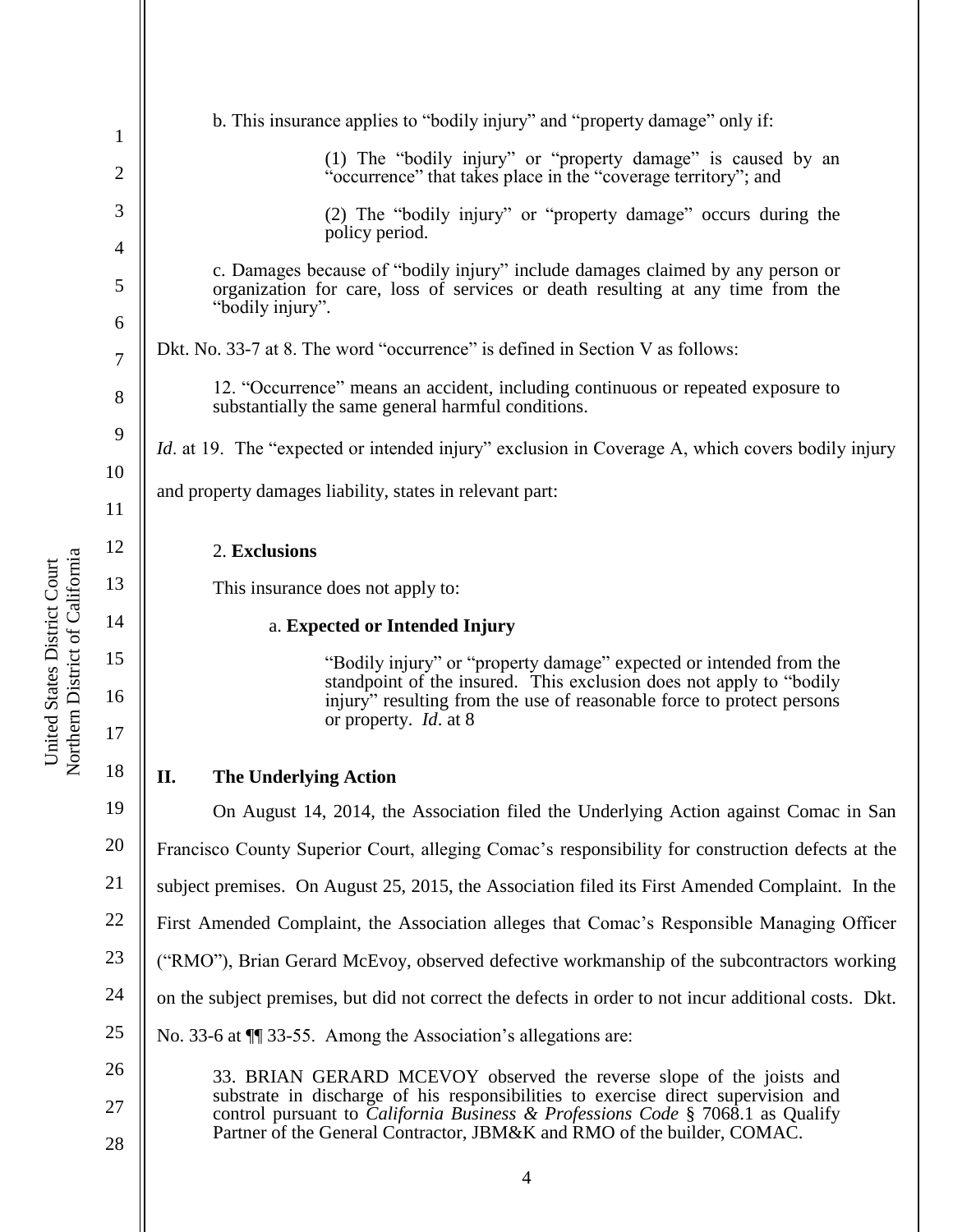35. BRIAN GERARD MCEVOY, charged with supervising actual construction, making technical and administrative decisions, checking jobs for proper workmanship, and direct supervision on construction job sites pursuant to *California Code of Regulations* §823(b), made the decision not to incur the cost to correct the reverse slope condition, but rather directed that that condition be covered up by placement of the mortar bed and tile. The decision was made in order to maximize profit for COMAC, developer of the project, of which he was a partner.

36. Because of that decision to avoid the cost of remedying this improper workmanship, the reverse slope of the joists and substrate was invisible once the mortar bed and tile were placed. Once COMAC decided to cover up this defect, it was not discoverable by regular visual inspections, which were properly conducted by Plaintiff pursuant to *California Civil Code*§ 5550(a).

*Id.* at  $\P$  33, 35-36. The Association further alleges:

53. As the above conditions would have been observable by any knowledgeable contractor or supervisor, any contractor who chose not to remedy them would be doing so with actual or constructive knowledge that injury was a probable result. Likewise, any knowledgeable construction supervisor who chose not to direct the contractor to remedy the condition would have done so with actual or constructive knowledge that injury was a probable result.

55. The actions of Defendant COMAC INVESTMENTS, INC., and other DEVELOPER DEFENDANTS, JBM&K CONSTRUCTION, and DOES 1 through 500 and BRIAN GERARD MCEVOY amount to reckless disregard and/or willful misconduct as defined by *California Code of Civil Procedure* § 337.15(f) and *Acosta v. Glenfed Development Corp*., 128 Cal. App. 4th 1278 (2005).

*Id.* at  $\P$  53, 55.

. . . .

19 20

21

22

23

24

25

26

27

1

. . . .

2

3

4

5

6

7

8

9

10

11

12

13

14

15

16

17

18

### **LEGAL STANDARD**

Summary judgment is proper if the pleadings, the discovery and disclosure materials on file, and any affidavits show that there is no genuine dispute as to any material fact and that the movant is entitled to judgment as a matter of law. *See* Fed. R. Civ. P. 56(a). The moving party bears the initial burden of demonstrating the absence of a genuine issue of material fact. *Celotex Corp. v. Catrett*, 477 U.S. 317, 323 (1986). The moving party, however, has no burden to produce evidence showing the absence of a genuine issue of material fact. *Id.* at 325. Rather, the burden on the moving party may be discharged by pointing out to the district court that there is an absence of evidence to support the nonmoving party's case. *Id*.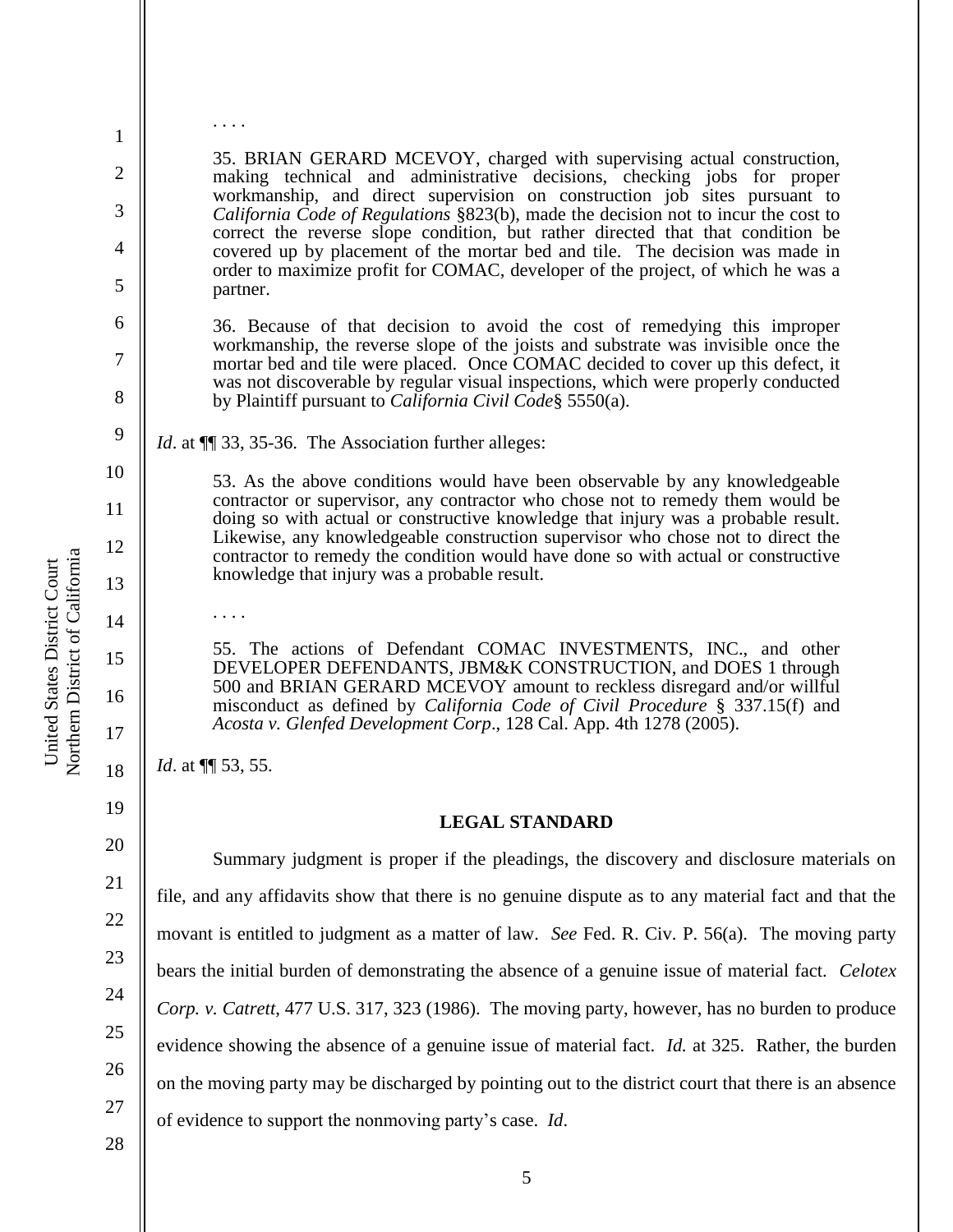2

3

4

5

6

7

8

9

10

11

12

13

14

15

16

17

18

19

20

21

22

23

24

25

26

27

Once the moving party has met its burden, the burden shifts to the non-moving party to "designate 'specific facts showing that there is a genuine issue for trial.'" *Id.* at 324 (quoting then Fed. R. Civ. P. 56(e)). To carry this burden, the non-moving party must "do more than simply show that there is some metaphysical doubt as to the material facts." *Matsushita Elec. Indus. Co., Ltd. v. Zenith Radio Corp.*, 475 U.S. 574, 586 (1986). "The mere existence of a scintilla of evidence . . . will be insufficient; there must be evidence on which the jury could reasonably find for the [non-moving party]." *Anderson v. Liberty Lobby, Inc.*, 477 U.S. 242, 252 (1986).

In deciding a summary judgment motion, the evidence of the non-movant is to be believed, and all justifiable inferences are to be drawn in his favor. *Id.* at 255. "Credibility determinations, the weighing of the evidence, and the drawing of legitimate inferences from the facts are jury functions, not those of a judge . . . ruling on a motion for summary judgment . . . ." *Id.* However, conclusory, speculative testimony in affidavits and moving papers is insufficient to raise genuine issues of fact and defeat summary judgment. *Thornhill Publ'g Co., Inc. v. Gen. Tel. & Elec. Corp.*, 594 F.2d 730, 738 (9th Cir. 1979). The evidence the parties present must be admissible. Fed. R. Civ. P. 56(c)(4).

#### **DISCUSSION**

ZSLL contends that it does not have a duty to defend or indemnify Comac in the Underlying Action because (1) Comac's alleged willful misconduct cannot constitute an "accident" under the policies, and (2) the policies exclude property damage "expected or intended from the standpoint of the insured." Relatedly, ZSLL contends that there is no coverage for willful acts, which are precluded from coverage in California under Cal. Ins. Code § 533.

"To prevail in an action seeking declaratory relief on the question of the duty to defend, 'the insured must prove the existence of a potential for coverage, while the insurer must establish the absence of any such potential. In other words, the insured need only show that the underlying claim may fall within policy coverage; the insurer must prove it cannot.'" *Delgado v. Interinsurance Exchange of the Automobile Club of So. California*, 47 Cal.4th 302, 308 (2009) (quoting *Montrose Chemical Corp. v. Superior Court*, 6 Cal.4th at 287, 300 (1993)). "The duty to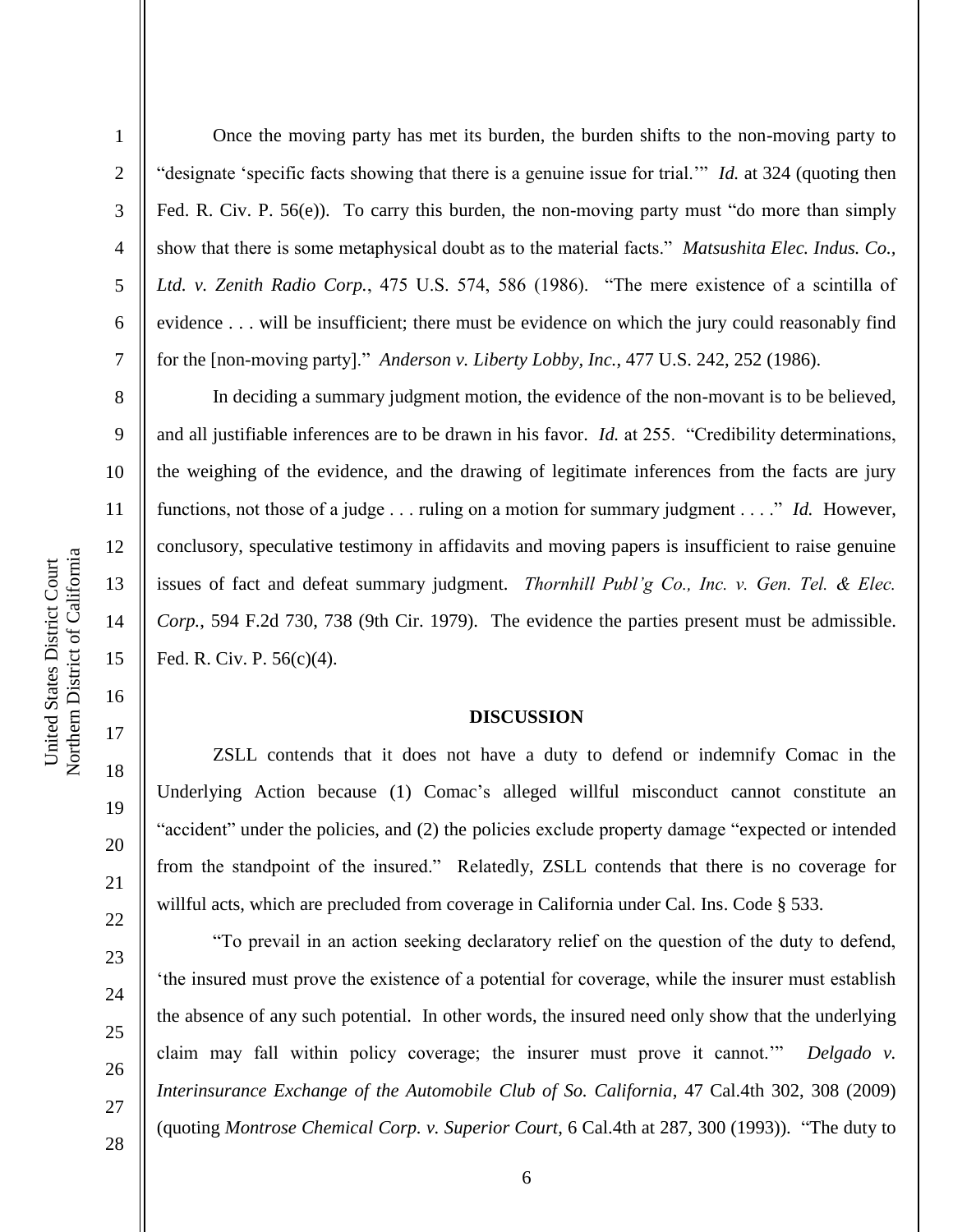defend exists if the insurer 'becomes aware of, or if the third party lawsuit pleads, facts giving rise to the potential for coverage under the insuring agreement.'" *Id*. (quoting *Waller v. Truck Ins. Exchange, Inc.*, 11 Cal.4th 1, 19 (1995)).

**I. "Accident"**

1

2

3

4

5

6

7

8

9

10

11

12

13

14

15

16

17

18

19

20

21

22

23

24

25

26

27

28

The ZSLL policies require that "[t]he . . . 'property damage' must be caused by an 'occurrence,'" which is defined as "an accident, including continuous or repeated exposure to substantially the same general harmful conditions." ZSLL argues that there is no coverage for the Underlying Action because the Association's complaint alleges willful misconduct, which by definition cannot be an "accident." ZSLL argues that insurance protects against contingent or unknown risks, and intentional acts are deemed purposeful, not accidental. ZSLL argues that the allegations that Comac intentionally covered up specific construction defects to avoid the cost of fixing them during construction cannot be labeled as "accidental," and thus there is no coverage.

The Association argues that the Association's complaint in the Underlying Action does allege an "accident" because the Association does not allege that Comac's principal McEvoy intended or expected to cause damage. The Association asserts that the cases cited by ZSLL are all distinguishable because they either involved the insured committing fraud or making misrepresentations, or insureds engaging in behavior which they intended to cause harm.

"An intentional act is not an 'accident' within the plain meaning of the word." *Royal Globe Ins. Co. v. Whitaker*, 181 Cal.App.3d 532, 537 (1986). "Under California law, the word 'accident' in the coverage clause of a liability policy refers to the conduct of the insured for which liability is sought to be imposed on the insured." *Delgado*, 47 Cal. 4th at 311. "An accident does not happen when the insured performs a deliberate act unless some additional, unexpected, independent, and unforeseen happening occurs that produces the damage." *Fire Ins. Exchange v. Superior Court (Bourguignon)*, 181 Cal.App.4th 388, 392 (2010) (holding that "building a structure that encroaches onto another's property is not an accident even if the owners acted in the good faith but mistaken belief that they were legally entitled to build where they did"). "Where the insured intended all of the acts that resulted in the victim's injury, the event may not be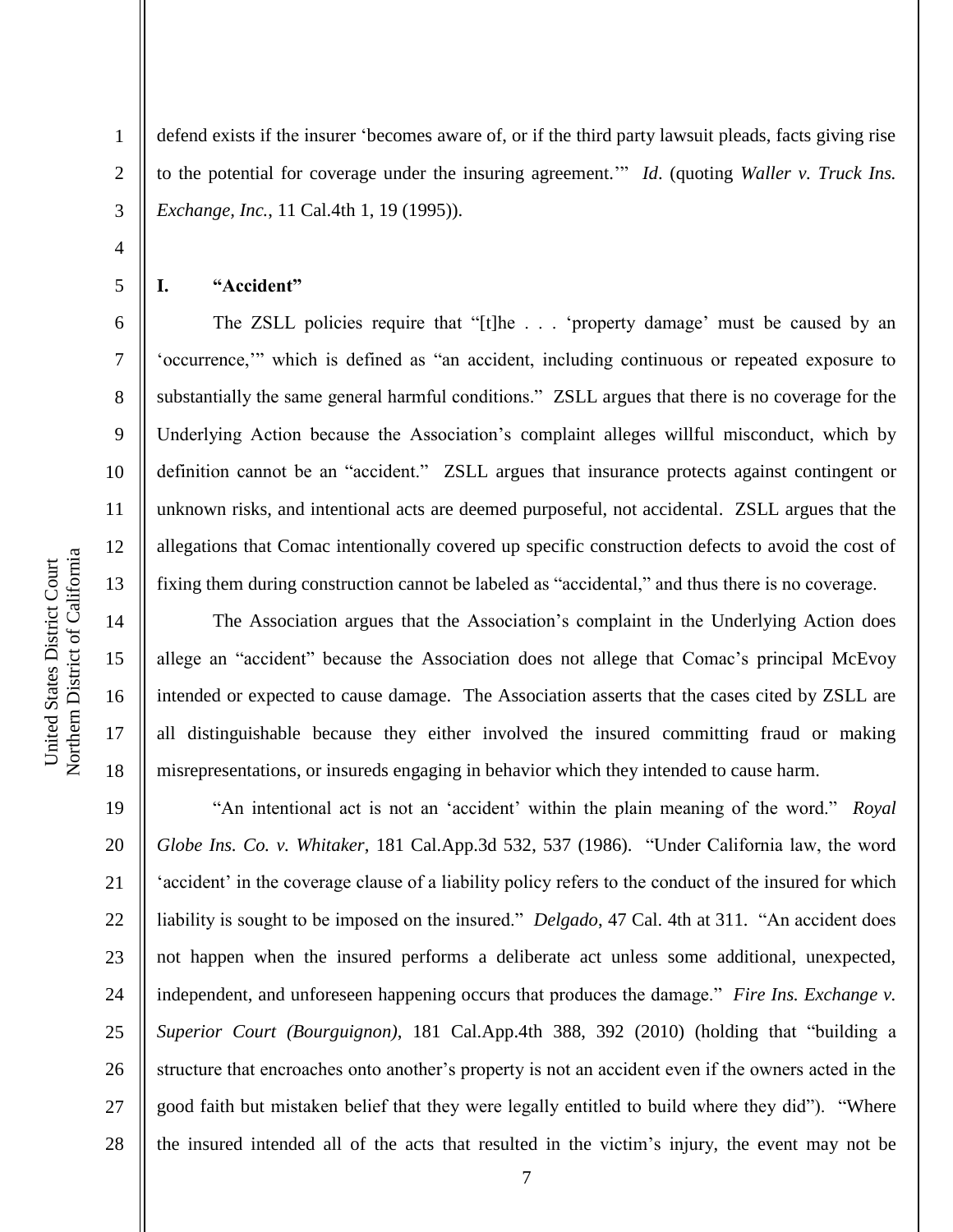9

10

11

12

13

14

15

16

1 2 3 4 5 6 7 deemed an 'accident' merely because the insured did not intend to cause injury. The insured's subjective intent is irrelevant." *Id*. at 392 (internal citations omitted). "That does not mean, however, that coverage is always precluded merely because the insured acted intentionally and the victim was injured." *State Farm Gen. Ins. Co. v. Frake*, 197 Cal.App.4th 568, 580 (2011) (internal quotation marks omitted). "Rather, an accident may exist 'when any aspect in the causal series of events leading to the injury or damage was unintended by the insured and a matter of fortuity.'" *Id*. (quoting *Merced Mut. Ins. Co. v. Mendez*, 213 Cal.App.3d 41, 50 (1989)).

The Court concludes that the Association's complaint in the Underlying Action alleges that the property damage is the result of intentional actions by Comac's principal, and thus that the property damage is not caused by an "accident." The Association alleges that Comac's principal intentionally covered up various construction defects rather than correcting them in order to maximize profits for Comac, that "any contractor who chose not to remedy [the defects] would be doing so with actual or constructive knowledge that injury was a probable result," and that the property was in fact damaged as a result of the failure to correct the defects. *See* Dkt. No. 33-6 ¶¶ 30-53. The Association does not allege that there were any intervening, unexpected causes of the alleged property damage, but rather that Comac's deliberate acts caused the property damage.

17 18 19 20 21 22 23 24 25 26 27 28 The Association argues that the property damage qualifies as an "accident" because the Underlying Action does not allege that Comac intended to cause any property damage. However, the cases cited by both parties consistently hold that "the term 'accident' does not apply where an intentional act resulted in unintended harm." *Frake*, 197 Cal.App.4th at 582 (discussing California law and holding that there was no "accident" when the insured intentionally struck his friend in the groin, even though the insured did not intend to cause injury); *Merced*, 213 Cal.App.3d at 48 ("[A]ppellants contend an accident occurs even if the acts causing the alleged damage were intentional as long as the resulting damage was not intended. The argument urged by appellants has been repeatedly rejected by the appellate courts"); *Quan v. Truck Ins. Exch*., 67 Cal.App.4th 583, 599 (1998) ("[W]hether the insured intended the harm that resulted from his conduct is not determinative. The question is whether an accident gave rise to claimant's injuries").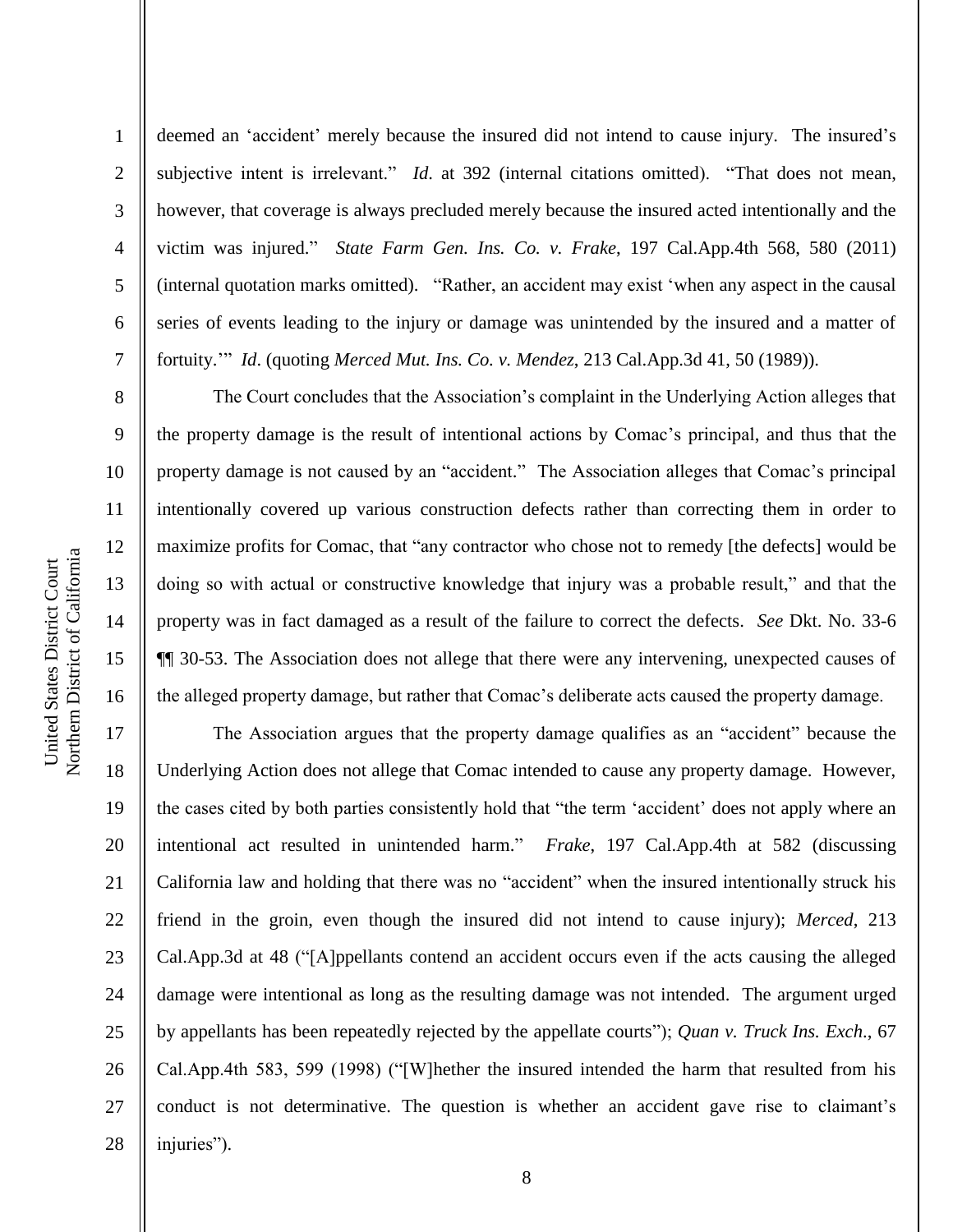4

5

6

7

8

9

10

11

12

13

14

15

16

17

18

19

20

21

22

23

24

25

1

## **II. "Expected or intended" exclusion and Cal. Ins. Code § 533**

ZSLL also argues that Comac's alleged willful misconduct is subject to the policy's exclusion for property damage "expected or intended from the standpoint of the insured," as well as Cal. Insurance Code § 533, which prohibits indemnification for the willful acts of an insured. Cal. Ins. Code § 533 provides,

An insurer is not liable for a loss caused by the wilful act of the insured; but he is not exonerated by the negligence of the insured, or of the insured's agents or others.

Cal. Ins. Code  $\S 533$ .<sup>3</sup> A clause excluding intentional injury is treated as having the same meaning as the language in § 533. *Delgado*, 47 Cal.4th at 313-14.

ZSLL relies on *Acosta v. Glenfed Dev. Corp*., 128 Cal.App.4th 1278 (2005), in which the Court of Appeal addressed the nature of "willful misconduct" under Cal. Code of Civil Proc. § 337.15(f), the statute of repose. In *Acosta*, the plaintiff homeowners alleged that the defendant developers and general contractors improperly prepared the soil and concrete foundations upon which their homes were constructed. *Id.* at 1287. The plaintiffs alleged that the structural framing in the houses was so negligently constructed as to constitute defective and dangerous conditions, and that as a result, substantial latent defects existed in the houses. *Id*. In order to avoid the tenyear statute of repose under § 337.15, the plaintiffs alleged that the acts and omissions that caused the defects were the result of the defendants' willful misconduct. *Id*.

The Court of Appeal reversed summary judgment in favor of the defendants, holding that the plaintiff homeowners had created a triable issue regarding the application of the willful misconduct exception because they had submitted expert declarations opining that the defects "appeared to be the result of willful misconduct by defendants in that they were 'so serious and prevalent that they were either the result of [a] deliberate decision to cut corners for cost savings or the result of a near total, virtually reckless, failure by the developer to adequately supervise

26

 $\overline{a}$ 

<sup>27</sup> 28  $3$  The Court notes the difference in spelling between "wilful" under Cal. Ins. Code  $\S$  533 and "willful" under Cal. Code Civ. Proc. § 337.15(f). In the interest of consistency, the Court will use the "willful" spelling unless quoting from the statute or a case using the "willful" spelling.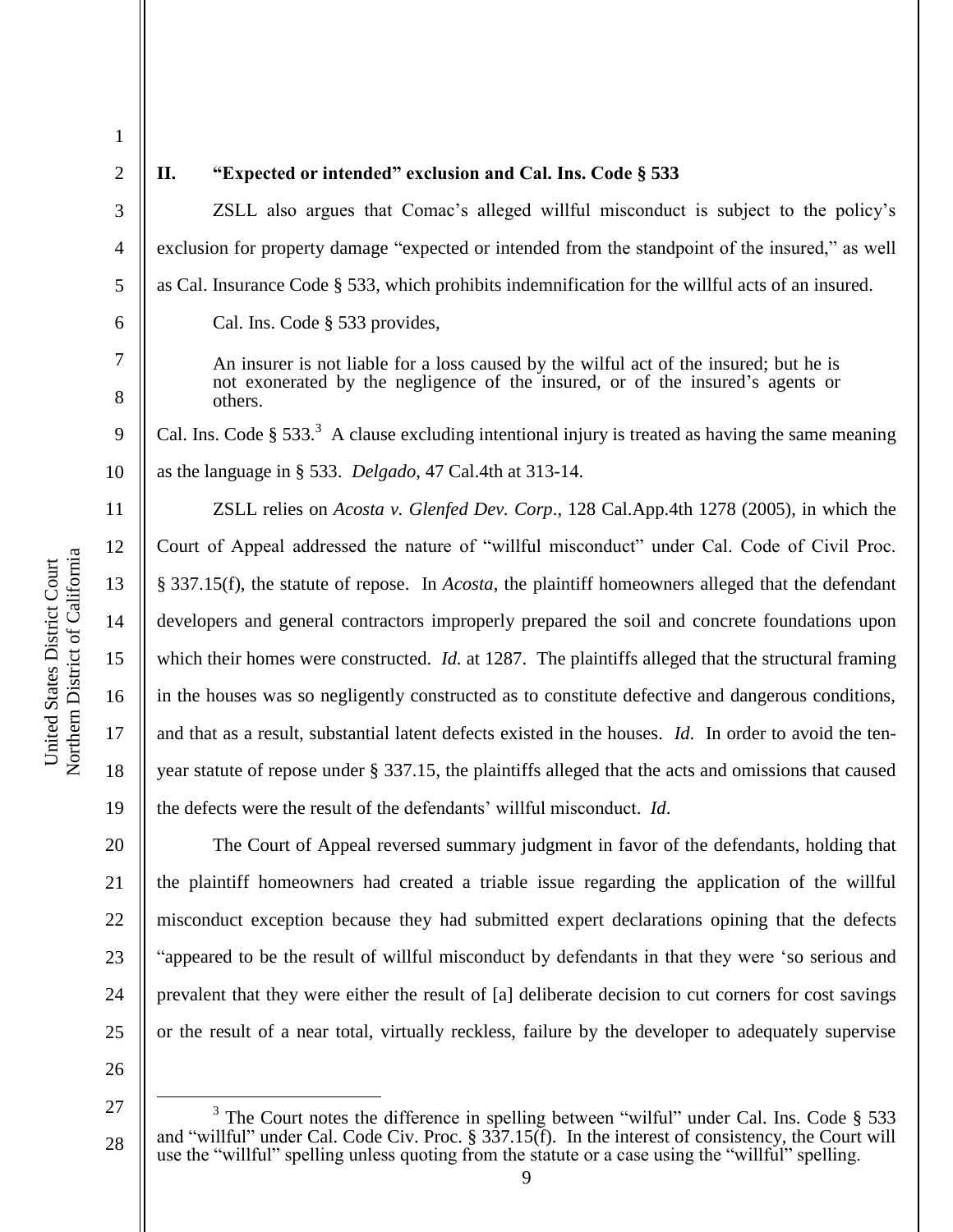3

4

5

6

7

8

9

10

11

12

13

14

15

16

17

18

19

20

21

subcontractors." *Id.* at 1289 (quoting expert reports). In reaching its conclusion, the Court of

Appeal discussed what constituted "willful misconduct" under Cal. Code of Civil Proc.

§ 337.15(f):

Unfortunately, there is little case authority discussing willful misconduct as the term is used in section 337.15, subdivision (f). The Supreme Court, however, did recently discuss generally the issue of liability for willful or wanton behavior. (*Calvillo–Silva v. Home Grocery* (1998) 19 Cal.4th 714, 80 Cal.Rptr.2d 506, 968 P.2d 65, *disapproved on another ground in Aguilar*, *supra*, 25 Cal.4th at p. 853, 107 Cal.Rptr.2d 841, 24 P.3d 493, fn. 19 [*Calvillo–Silva*].) It noted that "the case law appears relatively uniform on the following points. First, it is generally recognized that willful or wanton misconduct is separate and distinct from negligence, involving different principles of liability and different defenses. [Citations.] Unlike negligence, which implies a failure to use ordinary care, and even gross negligence, which connotes such a lack of care as may be presumed to indicate a passive and indifferent attitude toward results, willful misconduct is not marked by a mere absence of care. Rather, it involves a more positive intent actually to harm another or to do an act with a positive, active and absolute disregard of its consequences. [Citations.] So, for example, a person who commits an assault and battery may be guilty of willful misconduct [citations], but a person who fails to perform a statutory duty, without more, is not guilty. [Citations.] While the word willful implies an intent, the intention must relate to the misconduct and not merely to the fact that some act was intentionally done. [Citations.] Thus, even though some cases of negligence may involve intentional actions, the mere intent to do an act which constitutes negligence is not enough to establish willful misconduct. [Citations.] [¶] Second, willfulness generally is marked by three characteristics: (1) actual or constructive knowledge of the peril to be apprehended; (2) actual or constructive knowledge that injury is a probable, as opposed to a possible, result of the danger; and (3) conscious failure to act to avoid the peril. [Citations.] As the foregoing suggests, willful misconduct does not invariably entail a subjective intent to injure. It is sufficient that a reasonable person under the same or similar circumstances would be aware of the highly dangerous character of his or her conduct. [Citations.]" (*Calvillo–Silva, supra*, at pp. 729–730, 80 Cal.Rptr.2d 506, 968 P.2d 65; *see also Ewing v. Cloverleaf Bowl, supra*, 20 Cal.3d at p. 402, 143 Cal.Rptr. 13, 572 P.2d 1155; *Shell Oil Co. v. Winterthur Swiss Ins. Co*. (1993) 12 Cal.App.4th 715, 742–743, 15 Cal.Rptr.2d 815.)

*Id*. at 1294-95.

22 23 24 25 26 27 28 The Association argues that *Acosta* is inapposite because that case discusses "willful misconduct" under Cal. Code Civ. Proc. § 337.15(f), and does not address willfulness under Cal. Ins. Code § 533. The Association argues that the standard for committing a "willful act" pursuant to § 533 is higher than the standard for "willful misconduct" under § 337.15(f) because § 533 requires a subjective intent to harm, whereas it is sufficient for "willful misconduct" under § 337.15(f) that a reasonable person under the same or similar circumstances would be aware of the highly dangerous character of his or her conduct.

Northern District of California Northern District of California United States District Court United States District Court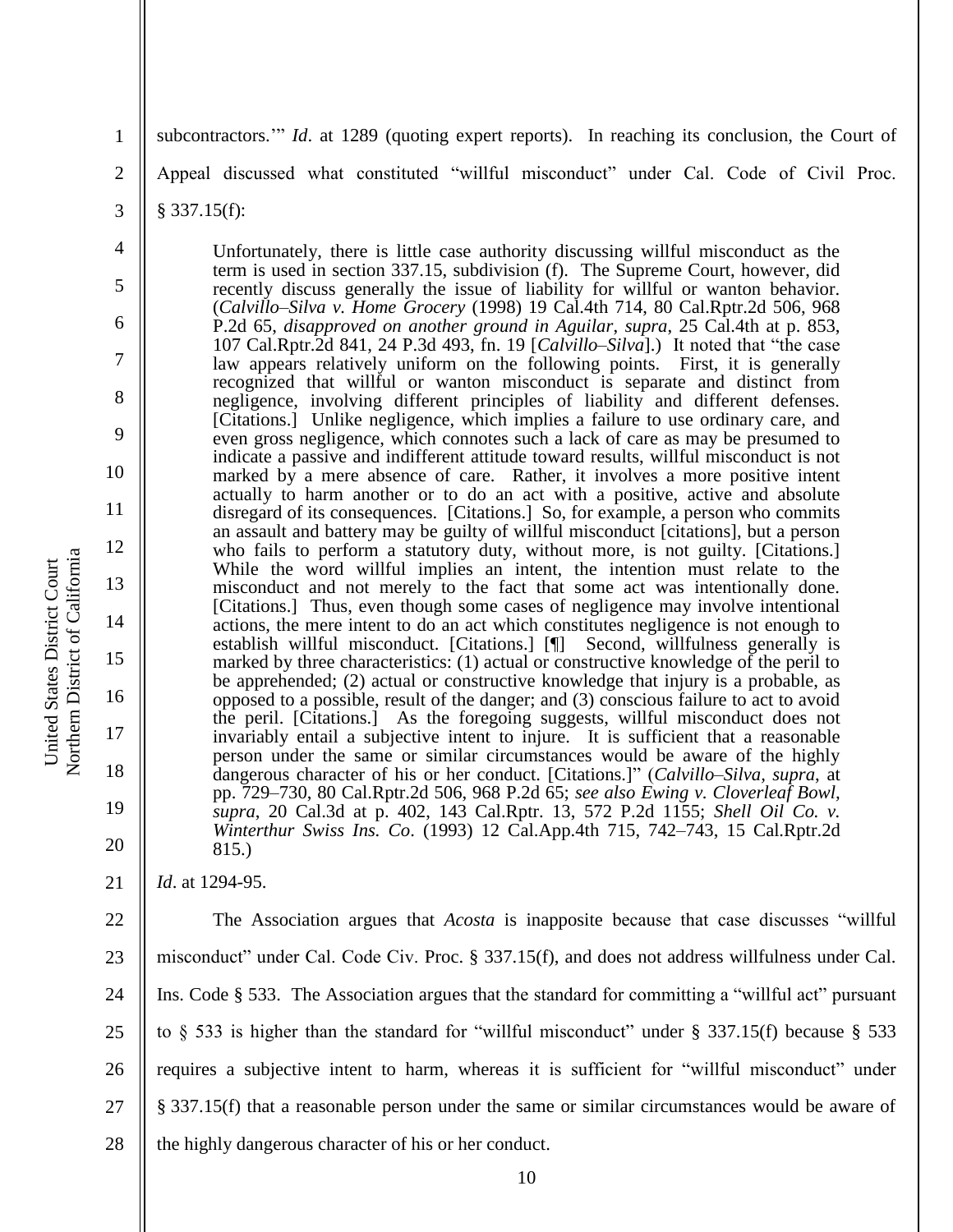2

3

4

5

6

7

8

9

10

11

12

13

14

15

17

18

19

21

The Association relies on *Clemmer v. Hartford Life Insurance Company*, 22 Cal.3d 865, 887 (1978), to contend that for an act to be "willful" pursuant to § 533, the insured must not only have intended the act that caused the harm, but must also have had a "preconceived design to inflict injury." In *Clemmer*, the widow and minor son of a murder victim sued to recover from the slayer's insurer the amount of a wrongful death judgment they had previously obtained against the slayer. *Id.* at 871-72. The insurance company defended the action on the ground that the killing of the deceased was a "willful act" and thus excluded from coverage under § 533. *Id*. at 872. The *Clemmer* court held that even an act which is "intentional" or "willful" within the meaning of traditional tort principles will not exonerate the insurer from liability under § 533 unless it is done with a "preconceived design to inflict injury." *Id*. at 887.

16 20 22 23 However, as the California Supreme Court later explained in *J.C. Penney Casualty Insurance Company v. M.K*., 52 Cal.3d 1009 (1991), "[t]he brief reference in *Clemmer* to a 'preconceived design to inflict injury' must be read in context. The inquiry in *Clemmer* was limited to the unresolved mental capacity of the insured, i.e., whether he was legally sane when he committed the killing. There was no issue as to whether the insured intended to shoot his victim five times (including once in the head at close range) but not to harm the victim." *Id*. at 1023. The "preconceived design to inflict harm" requirement in *Clemmer* was thus only relevant to the issue of whether the insured intended to commit a wrongful act and does not apply "when the insured seeks coverage for an intentional and wrongful act if the harm is inherent in the act itself." *Id*. at 1025. "Subsequent decisions have made clear that the 'preconceived design to injure' standard is relevant only when the insured's mental capacity is an issue or the insured's intent or motive might justify an otherwise wrongful act." *Downey Venture v. LMI Ins. Co*., 66 Cal. App. 4th 478, 500 (1998) (discussing *Clemmer* and subsequent cases).

24 25 26 27 28 In *Downey Venture*, the California Court of Appeal held that "[a] 'wilful act' under section 533 will include either 'an act deliberately done for the express purpose of causing damage or intentionally performed with knowledge that damage is highly probable or substantially certain to result.' It also appears that a wilful act includes an intentional and wrongful act in which '. . . the harm is inherent in the act itself." *Downey Venture*, 66 Cal. App. 4th at 500 (quoting *Shell Oil*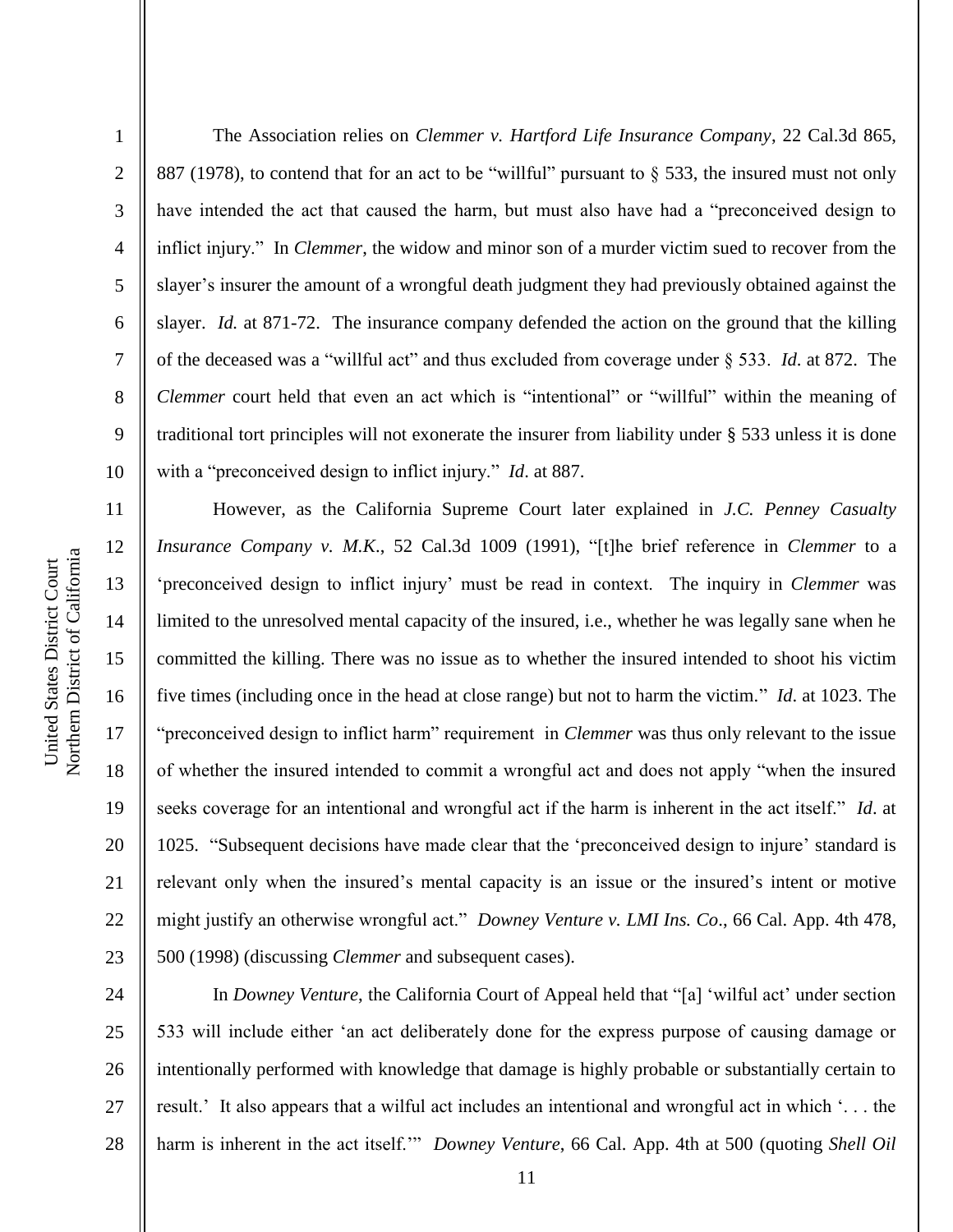Northern District of California Northern District of California United States District Court United States District Court

1

2

3

4

5

6

7

8

9

11

12

13

14

15

17

18

19

21

23

*Co. v. Winterthur Swiss Ins. Co*., 12 Cal.App.4th 715, 742 (1993), and *J.C. Penney*, 52 Cal.3d at 1025)). This standard is not meaningfully different from the *Acosta* court's articulation of "willful misconduct" under § 337.15(f) as "involv[ing] a more positive intent actually to harm another or to do an act with a positive, active and absolute disregard of its consequences" and "not invariably entail[ing] a subjective intent to injure. It is sufficient that a reasonable person under the same or similar circumstances would be aware of the highly dangerous character of his or her conduct." *Acosta*, 128 Cal.App.4th at 1294-95.

10 16 20 22 The Court concludes that the Association's allegations of Comac's willful misconduct bring the Underlying Action within the scope of the "intended or expected" exclusion and Cal. Ins. Code § 533. The Association alleges in the Underlying Action that the construction defects would have been observable by any knowledgeable contractor or supervisor and "any contractor who chose not to remedy [the defects] would be doing so with actual or constructive knowledge that injury was a probable result" and "any knowledgeable construction supervisor who chose not to direct the contractor to remedy the condition would have done so with actual or constructive knowledge that injury was a probable result." Dkt. No. 33-6 at ¶ 53. Under § 533, willful acts include those "intentionally performed with knowledge that damage is highly probable or substantially certain to result," not merely acts performed with the intent to cause injury. *Downey Venture*, 66 Cal. App. 4th at 500; *see also Shell Oil Co. v. Winterthur Swiss Ins. Co.*, 12 Cal.App.4th 715, 746 (1993) (holding policy language excluding coverage for damage that is "expected or intended" "connotes subjective knowledge of or belief in an event's probability. We see no material difference if the degree of that probability is expressed as substantially certain, practically certain, highly likely, or highly probable.").

28

/// /// ///